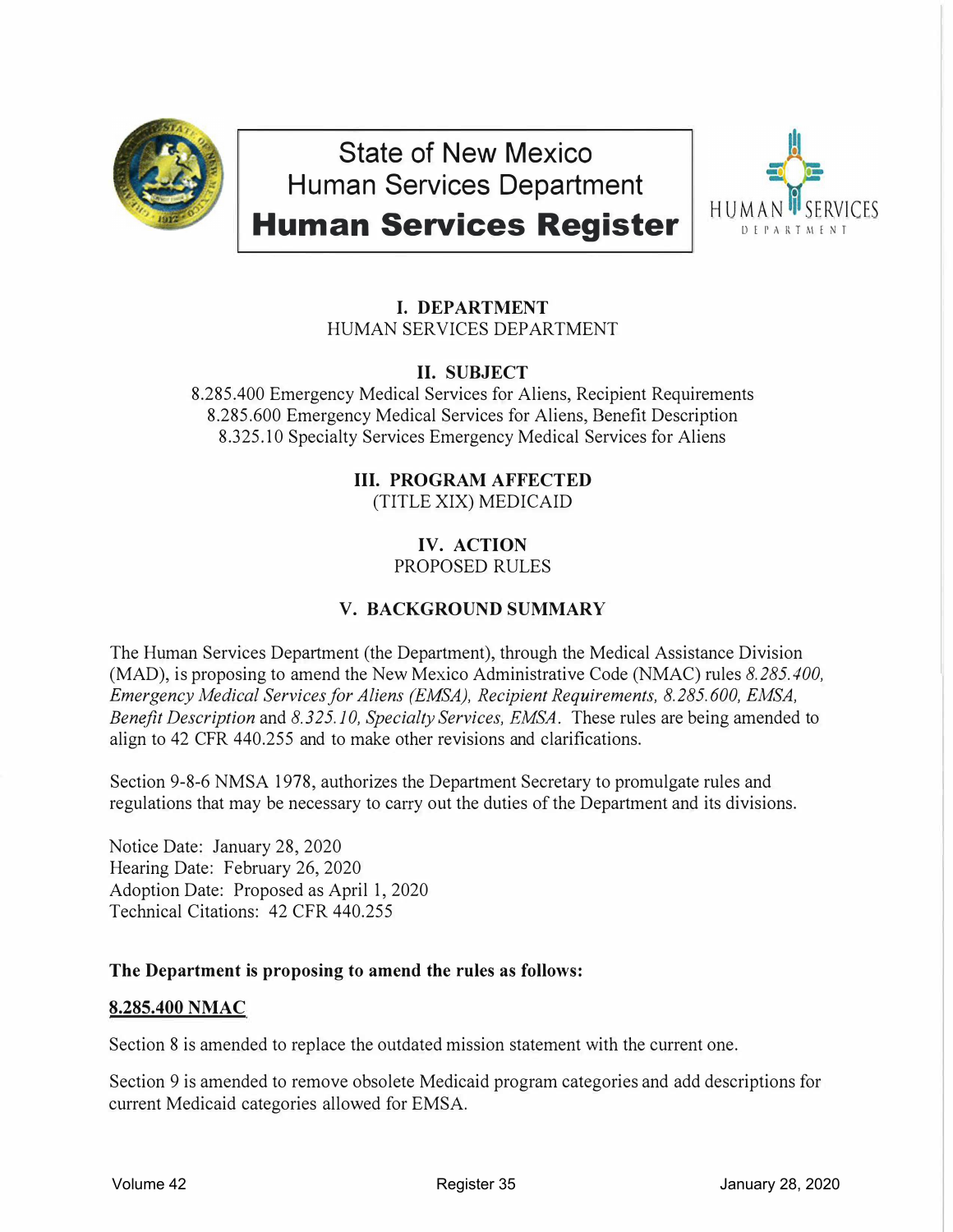Section 10 is amended to delete the reference to the Medicaid utilization review contractor and definition of an emergency medical condition and refer to the program rules at 8.325.10.13 NMAC.

Section 12 is amended to replace the term "alien" with "non-citizen" to be consistent with immigration rules. The reference to a dummy number was deleted.

Section 13 is amended to align with language found at 42 CFR 440.255(c) regarding citizenship.

Section 14 is amended to refer to general provisions for residence found at 8.200.410.14 and 8.291.410.15 NMAC.

#### **8.285.600 NMAC**

Section 8 is amended to add the current mission statement.

Section 10 is amended to delete outdated language that required the client to inform the provider of the status of his or her eligibility application.

Section 11 is amended to add language to indicate a Notice of Case Action (NOCA) form will be sent to the client. A Decision for EMSA Application (MAD 778) form will be sent to the provider. References to outdated forms were deleted.

#### **8.325.10 NMAC**

Section 8 is amended to replace the outdated mission statement with the current one.

Section 9 is amended to replace the term "alien" with "non-citizen" to be consistent with immigration rules. This change has been made throughout these rules. Minor language changes were also made.

Section 11 is amended with minor wording changes.

Section 12 is amended to remove language that the recipient is responsible for notifying the provider of approval or denial of EMSA. New language was added that the provider will be notified via a Decision for EMSA Application (MAD 778) form. Other minor language changes were made.

Section 13 is amended to clarify the definition of an emergency and comport with language found at 42 CPR 440.255. New language was added to clarify that labor and delivery services provided by an out of state border hospital or emergency transfers from an in state acute hospital to a border acute care hospital are covered. The out of state border provider must be enrolled with the NM Medicaid program.

Section 14 is amended to refer to general provisions for residence found at 8.200.410.14 and 8.291.410.15 NMAC.

Section 16 is amended with minor language changes. New language was added to clarify how a provider and recipient can request a reconsideration. The new language clarifies that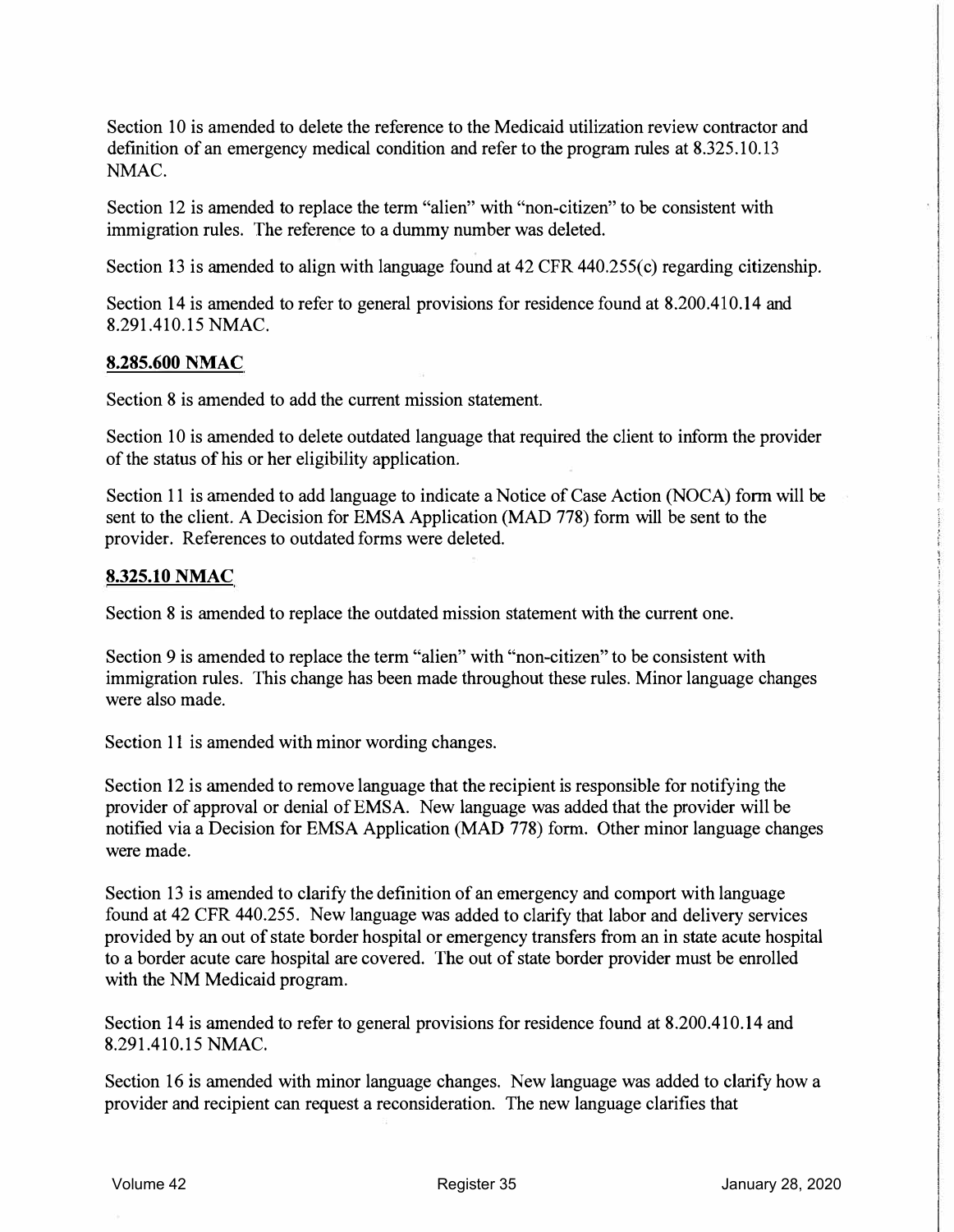reconsideration requests must be in writing and received by MAD, its utilization review contractor, or a MAD designee within 30 calendar days after the date on the initial notice of action.

#### **VI. RULE**

These proposed rule amendments will be contained in 8.285.400, 8.285.600 and 8.325.10 NMAC. This register and the proposed rules are available on the HSD website at: http://www.hsd.state.nm.us/LookingForInformation/registers.aspx and http://www.hsd.state.nm.us/2017comment-period-open aspx. If you do not have internet access, a copy of the proposed register and rules may be requested by contacting MAD at (505) 827-1337.

#### **VII. EFFECTIVE DATE**

The Department proposes to implement these rules effective April 1, 2020.

#### **VIII. PUBLIC HEARING**

A public hearing to receive testimony on these proposed rules will be held in the Seminar Room, Public Employees Retirement Association (PERA), 33 Plaza La Prensa, Santa Fe, NM 87507 on February 26, 2020 at 9:00 a.m., Mountain Time (MT).

If you are a person with a disability and you require this information in an alternative format or require a special accommodation to participate in the public hearing, please contact the MAD in Santa Fe at (505) 827-1337. The Department requests at least 10 working days advance notice to provide requested alternative formats and special accommodations.

Copies of all comments will be made available by MAD upon request by providing copies directly to a requestor or by making them available on the MAD website or at a location within the county of the requestor.

#### **IX. ADDRESS**

Interested persons may address written comments to:

Human Services Department Office of the Secretary ATTN: Medical Assistance Division Public Comments P.O. Box 2348 Santa Fe, New Mexico 87504-2348

Recorded comments may be left at *(505) 827-1337.* Interested persons may also address comments via electronic mail to: madrules@state.nm.us. Written mail, electronic mail and recorded comments must be received no later than 5:00 p.m. MT on February 27, 2020. Written and recorded comments will be given the same consideration as oral testimony made at the public hearing. All written comments received will be posted as they are received on the HSD website at http://www.hsd.state.nm.us/2017-comment-period-open.aspx along with the